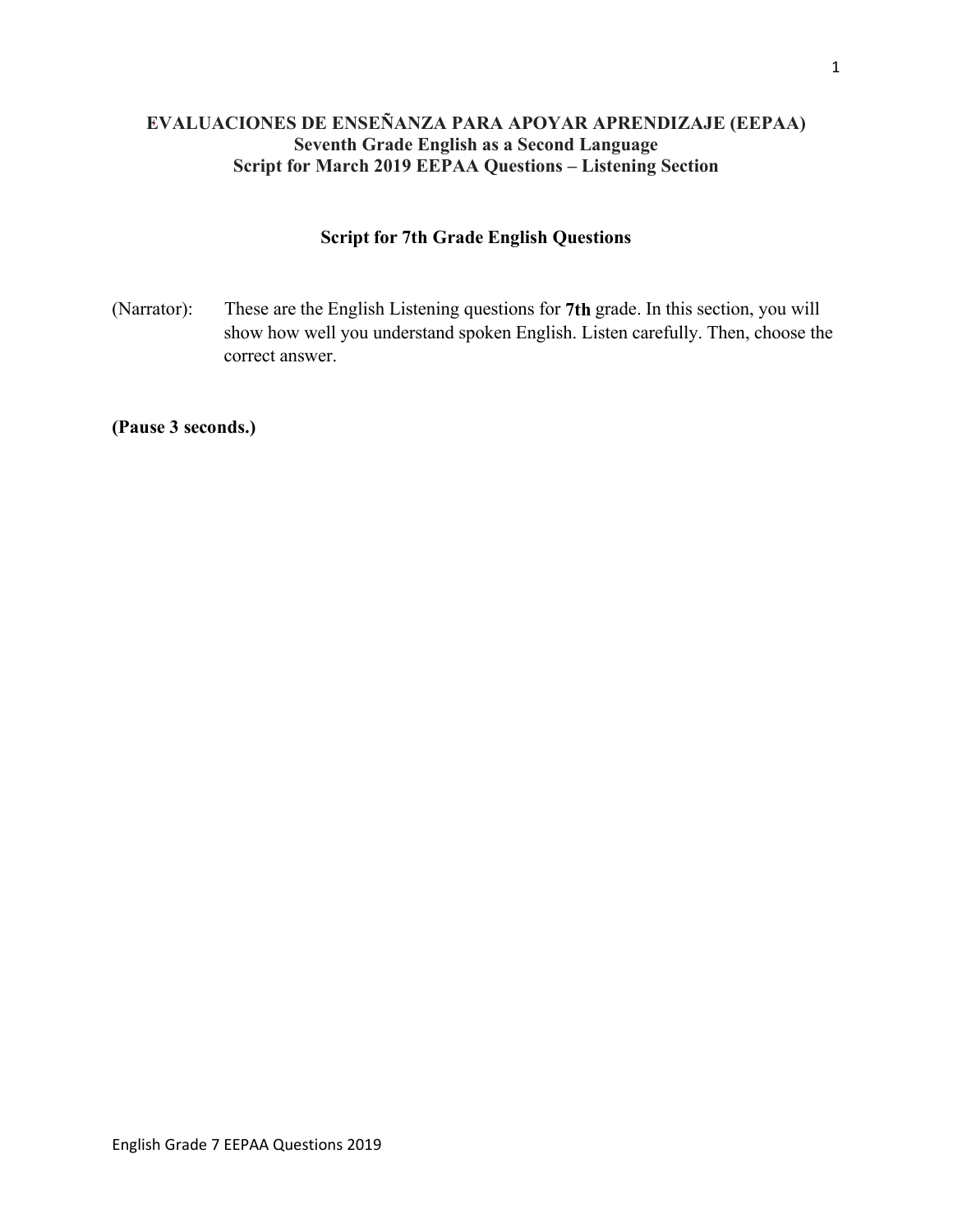(Narrator): Listen to a passage about how Samuel created his vegetable garden. You will answer questions 1 through 4 based on this passage.

# **(Pause 3 seconds.)**

# (Samuel):

Do you want to hear the story of how I created my very own vegetable garden? My science class went on a field trip to a community garden in the middle of the city. It had never occurred to me that you could grow a garden in such a small space. I learned that even people who live in small apartments, like I do, can grow their own vegetables!

At the end of the field trip, we each received small packages of seeds that we could plant at home and an informational booklet that explained how to grow the vegetables.

When I arrived home that afternoon, I spoke with my parents about growing our own vegetable garden, and they gave me permission to start planting. We began by planting tomato seeds in a pot. The booklet said that tomatoes need light to grow, so I placed the pot on the balcony. Spinach needs space to grow comfortably, so we planted those seeds in a large pot. Next we planted tropical pumpkin. The booklet explained that tropical pumpkins can grow really fast, so they need to be cut promptly. The booklet also explained that peppers would grow better if planted in the spring, so we waited until springtime to plant those seeds.

When my dad is cooking, he sometimes looks at what we have growing in our vegetable garden and takes whichever vegetable he needs. Taking care of my garden has become my favorite pastime.

## **(Pause 3 seconds.)**

(Narrator): Now answer the following questions.

# **(Pause 3 seconds.)**

18AI07009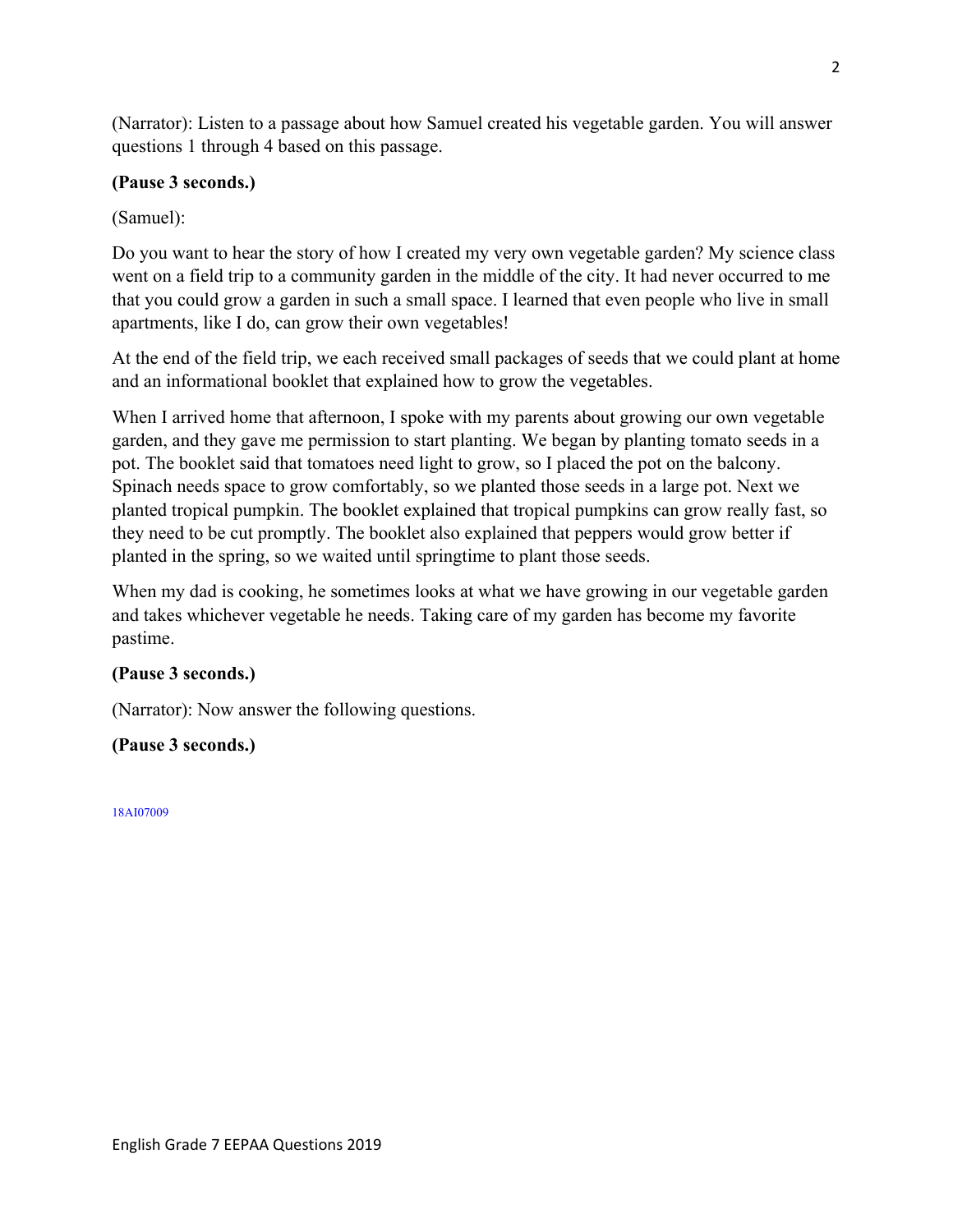(Narrator): Look for question number 1. Now listen carefully to the following question.

## **(Pause 3 seconds.)**

(Narrator): Where is the community garden that Samuel visited?

### **(Pause 3 seconds.)**

### **(Note: Pause 2 seconds between options.)**

(Narrator):

**A** in the countryside near the city **B** in the middle of the city **C** next to his apartment **D** next to his school

**(Pause 3 seconds.)** 

(Narrator): Choose the letter of the correct answer.

## **(Pause 3 seconds.)**

AI18074272BEN2-18AI07009\_2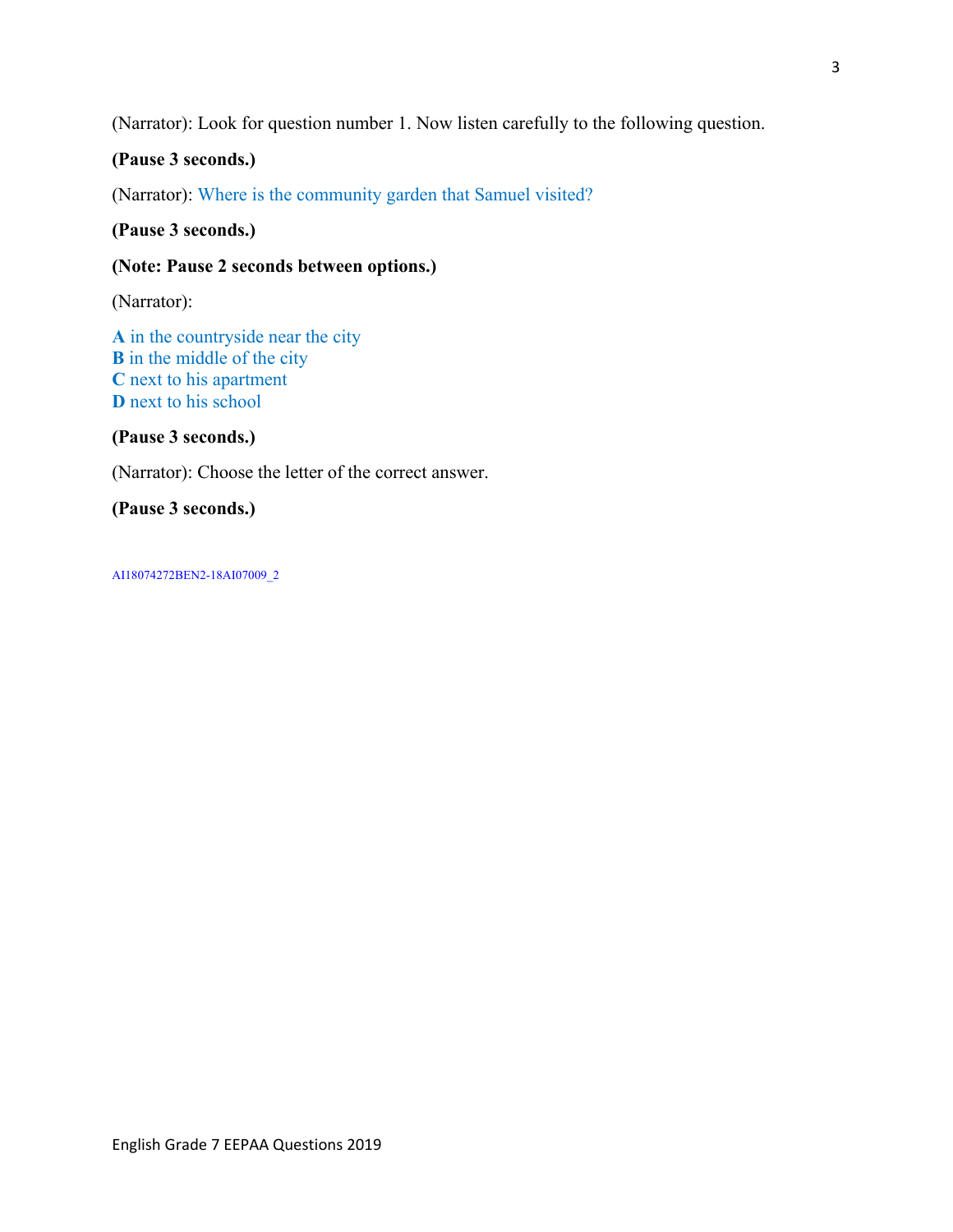(Narrator): Look for question number 2. Now listen carefully to the following question.

# **(Pause 3 seconds.)**

(Narrator): According to the passage, what grows better if it is planted in the spring?

**(Pause 3 seconds.)** 

### **(Note: Pause 2 seconds between options.)**

(Narrator):

**A** pepper **B** tomato **C** spinach **D** pumpkin

**(Pause 3 seconds.)** 

(Narrator): Choose the letter of the correct answer.

**(Pause 3 seconds.)** 

I18074273BEN2-18AI07009\_1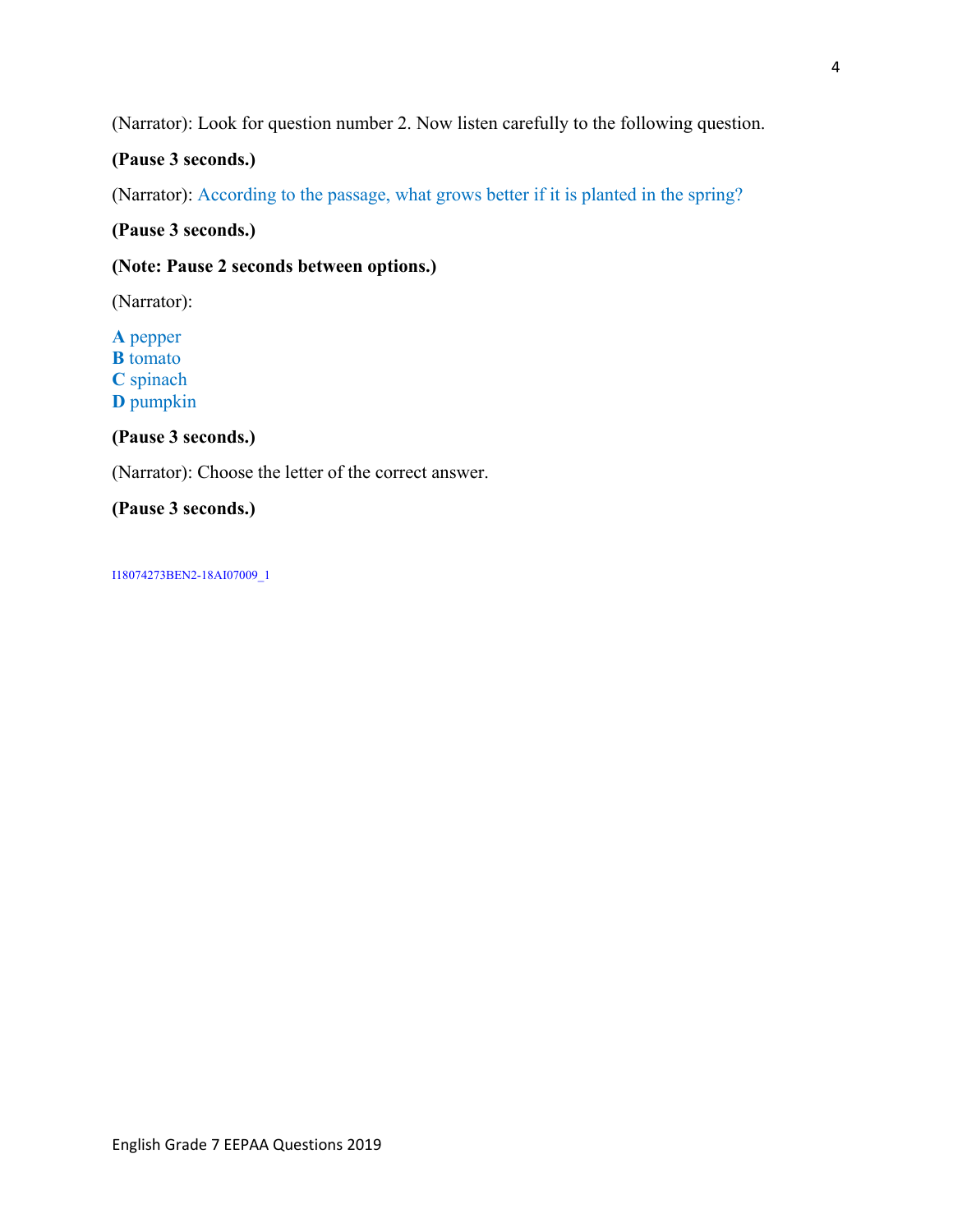(Narrator): Look for question number 3. Now listen carefully to the following question.

## **(Pause 3 seconds.)**

(Narrator): The listener can infer that Samuel is surprised that —

**(Pause 3 seconds.)** 

**(Note: Pause 2 seconds between options.)** 

(Narrator):

**A** the class was given packages of seeds. **B** his dad uses vegetables from their garden to cook. **C** a garden could be located in a small space in the city. **D** his parents allowed him to use pots to plant the seeds.

#### **(Pause 3 seconds.)**

(Narrator): Choose the letter of the correct answer.

**(Pause 3 seconds.)** 

AI18074274BEN2-18AI07009\_3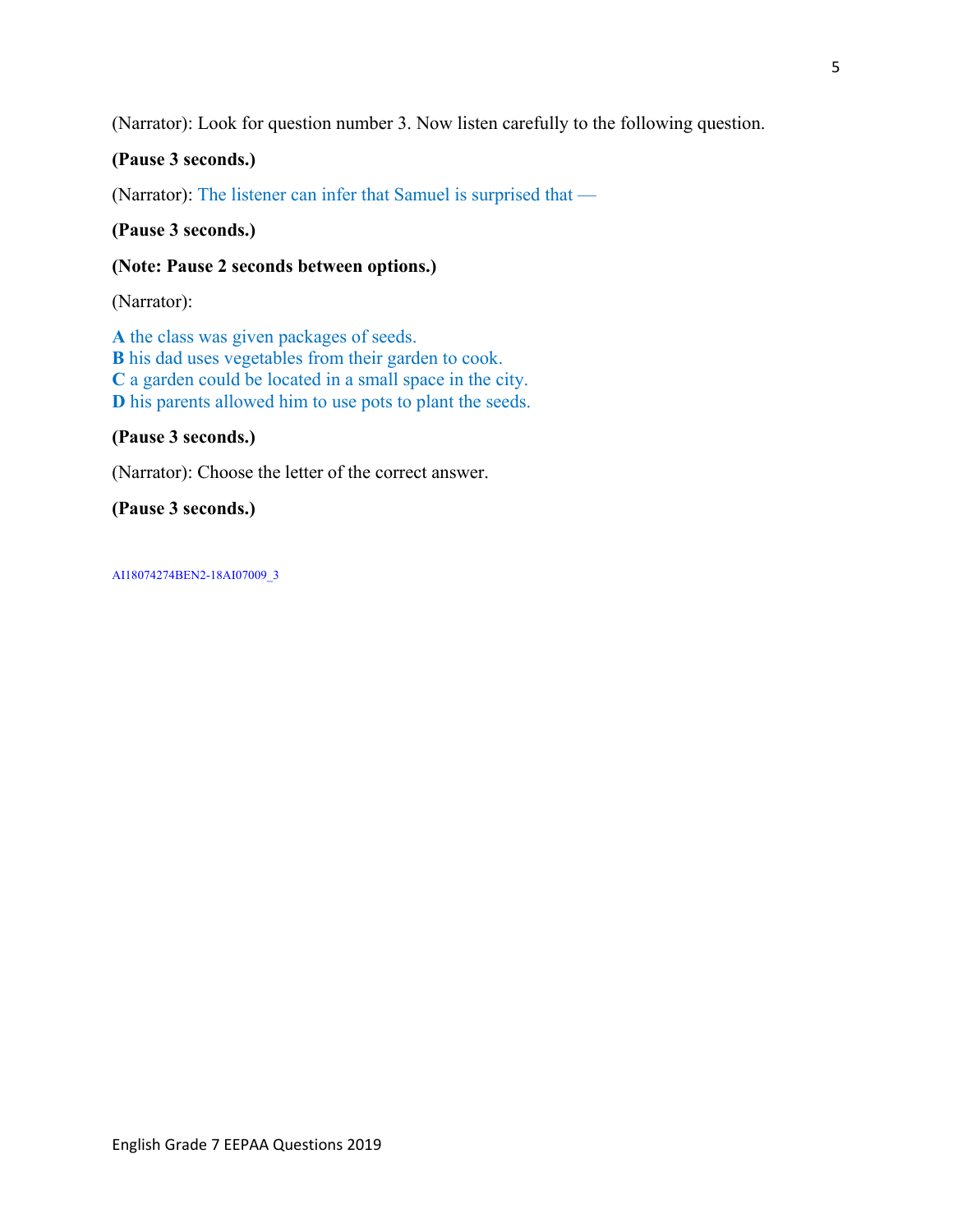(Narrator): Look for question number 4. Now listen carefully to the following question.

#### **(Pause 3 seconds.)**

(Narrator): The passage is MOSTLY —

**(Pause 3 seconds.)** 

### **(Note: Pause 2 seconds between options.)**

(Narrator):

**A** narrative. **B** expository. **C** persuasive. **D** descriptive.

**(Pause 3 seconds.)** 

(Narrator): Choose the letter of the correct answer.

#### **(Pause 3 seconds.)**

(Narrator): Listen to the passage, the questions, and the answer choices again.

#### **(Pause 3 seconds.)**

**(Character repeats the passage, and Narrator repeats the questions and answer choices.)** 

#### **(Pause 10 seconds.)**

AI18074275BEN2-18AI07009\_1